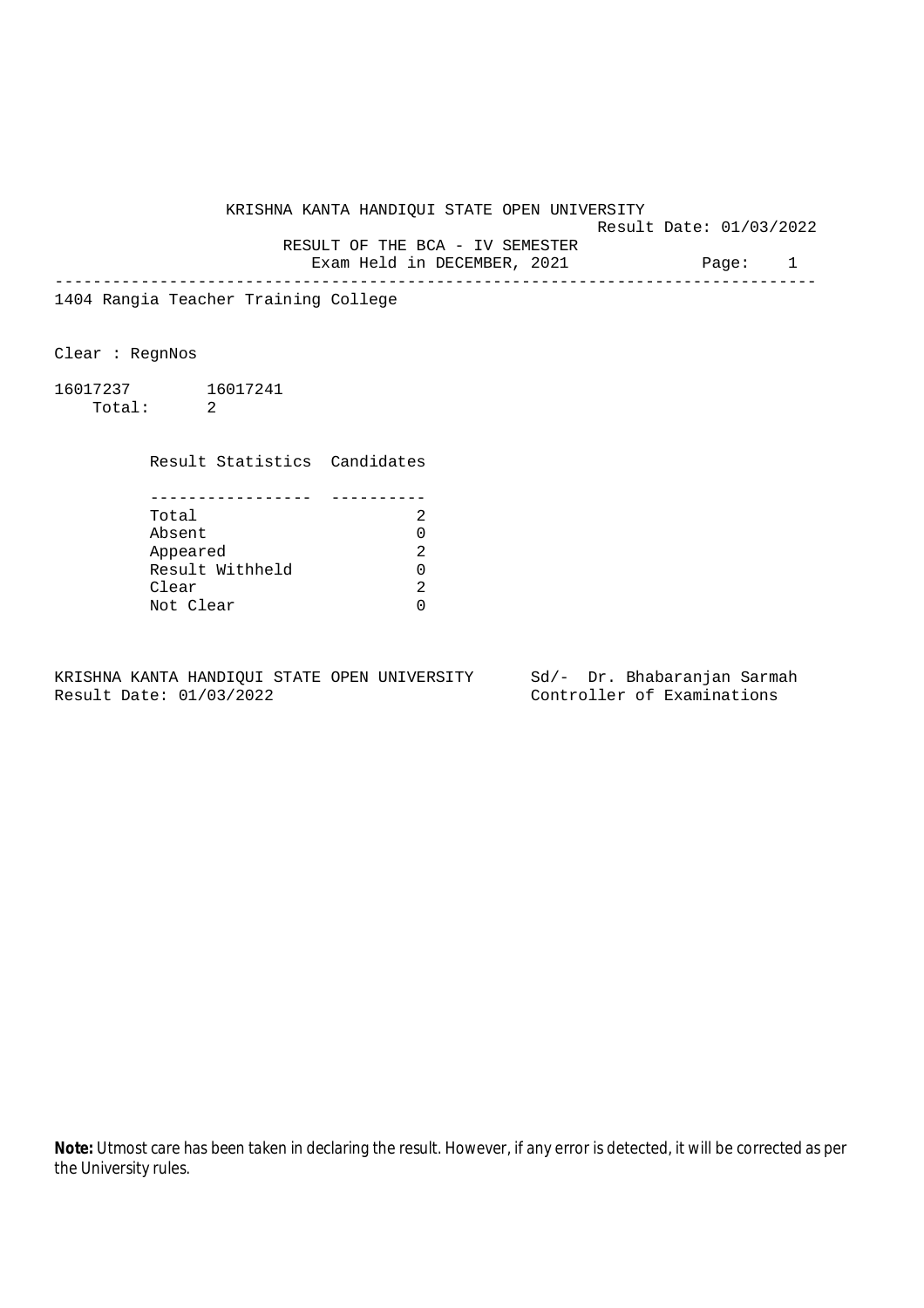KRISHNA KANTA HANDIQUI STATE OPEN UNIVERSITY

Result Date: 01/03/2022

 RESULT OF THE BCA - IV SEMESTER Exam Held in DECEMBER, 2021 Page: 2

--------------------------------------------------------------------------------

1500 KKHSOU CITY STUDY CENTRE, KHANAPARA

Not Clear : RegnNos

16017251 16017252 Total: 2

Result Statistics Candidates

| Total           |   |
|-----------------|---|
| Absent          |   |
| Appeared        | っ |
| Result Withheld |   |
| Clear           |   |
| Not Clear       |   |

KRISHNA KANTA HANDIQUI STATE OPEN UNIVERSITY Sd/- Dr. Bhabaranjan Sarmah Result Date: 01/03/2022 Controller of Examinations

**Note:** Utmost care has been taken in declaring the result. However, if any error is detected, it will be corrected as per the University rules.